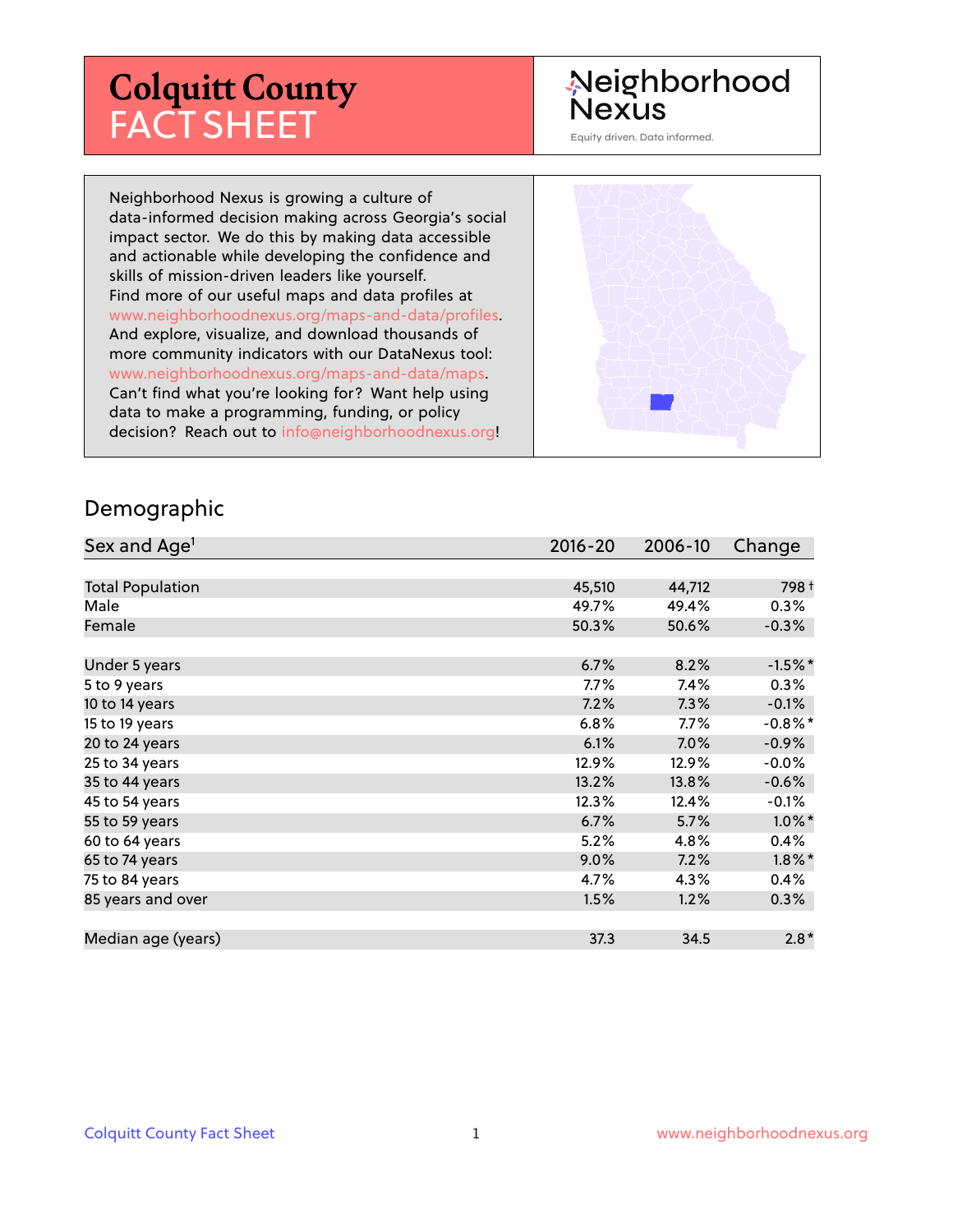# Demographic, continued...

| Race <sup>2</sup>                                   | $2016 - 20$ | 2006-10 | Change     |
|-----------------------------------------------------|-------------|---------|------------|
| <b>Total population</b>                             | 45,510      | 44,712  | 798+       |
| One race                                            | 97.6%       | 99.5%   | $-1.9%$ *  |
| White                                               | 62.6%       | 65.3%   | $-2.7\%$ * |
| <b>Black or African American</b>                    | 23.5%       | 22.7%   | 0.7%       |
| American Indian and Alaska Native                   | 1.1%        | 0.4%    | $0.7\%$ *  |
| Asian                                               | 0.8%        | 0.7%    | $0.1\%$ *  |
| Native Hawaiian and Other Pacific Islander          | 0.0%        | 0.0%    | $-0.0%$    |
| Some other race                                     | 9.7%        | 10.4%   | $-0.7%$    |
| Two or more races                                   | 2.4%        | 0.5%    | $1.9\%$ *  |
| Race alone or in combination with other race(s) $3$ | $2016 - 20$ | 2006-10 | Change     |
| Total population                                    | 45,510      | 44,712  | 798 +      |
| White                                               | 64.9%       | 65.8%   | $-0.9%$    |
| <b>Black or African American</b>                    | 23.9%       | 23.0%   | $0.9\% *$  |
| American Indian and Alaska Native                   | 1.4%        | 0.6%    | $0.8\%$ *  |
| Asian                                               | 1.0%        | 0.7%    | $0.3\%$ *  |
| Native Hawaiian and Other Pacific Islander          | 0.1%        | 0.0%    | $0.1\%$ *  |
| Some other race                                     | 11.2%       | 10.4%   | 0.8%       |
| Hispanic or Latino and Race <sup>4</sup>            | $2016 - 20$ | 2006-10 | Change     |
| Total population                                    | 45,510      | 44,712  | 798 +      |
| Hispanic or Latino (of any race)                    | 19.4%       | 15.9%   | $3.6\%$ +  |
| Not Hispanic or Latino                              | 80.6%       | 84.1%   | $-3.6%$ †  |
| White alone                                         | 55.3%       | 59.7%   | $-4.4\%$ * |
| Black or African American alone                     | 23.4%       | 22.6%   | $0.7\%$ *  |
| American Indian and Alaska Native alone             | 0.4%        | 0.4%    | 0.0%       |
| Asian alone                                         | 0.8%        | 0.7%    | $0.1\%$ *  |
| Native Hawaiian and Other Pacific Islander alone    | 0.0%        | 0.0%    | $-0.0%$    |
| Some other race alone                               | 0.0%        | 0.3%    | $-0.3%$    |
| Two or more races                                   | 0.7%        | 0.5%    | 0.2%       |
| U.S. Citizenship Status <sup>5</sup>                | $2016 - 20$ | 2006-10 | Change     |
| Foreign-born population                             | 4,443       | 4,757   | $-314$     |
| Naturalized U.S. citizen                            | 22.4%       | 18.4%   | 4.0%       |
| Not a U.S. citizen                                  | 77.6%       | 81.6%   | $-4.0%$    |
| Citizen, Voting Age Population <sup>6</sup>         | $2016 - 20$ | 2006-10 | Change     |
|                                                     |             |         |            |
| Citizen, 18 and over population                     | 30,552      | 28,956  | 1,596*     |
| Male                                                | 47.9%       | 47.3%   | 0.7%       |
| Female                                              | 52.1%       | 52.7%   | $-0.7%$    |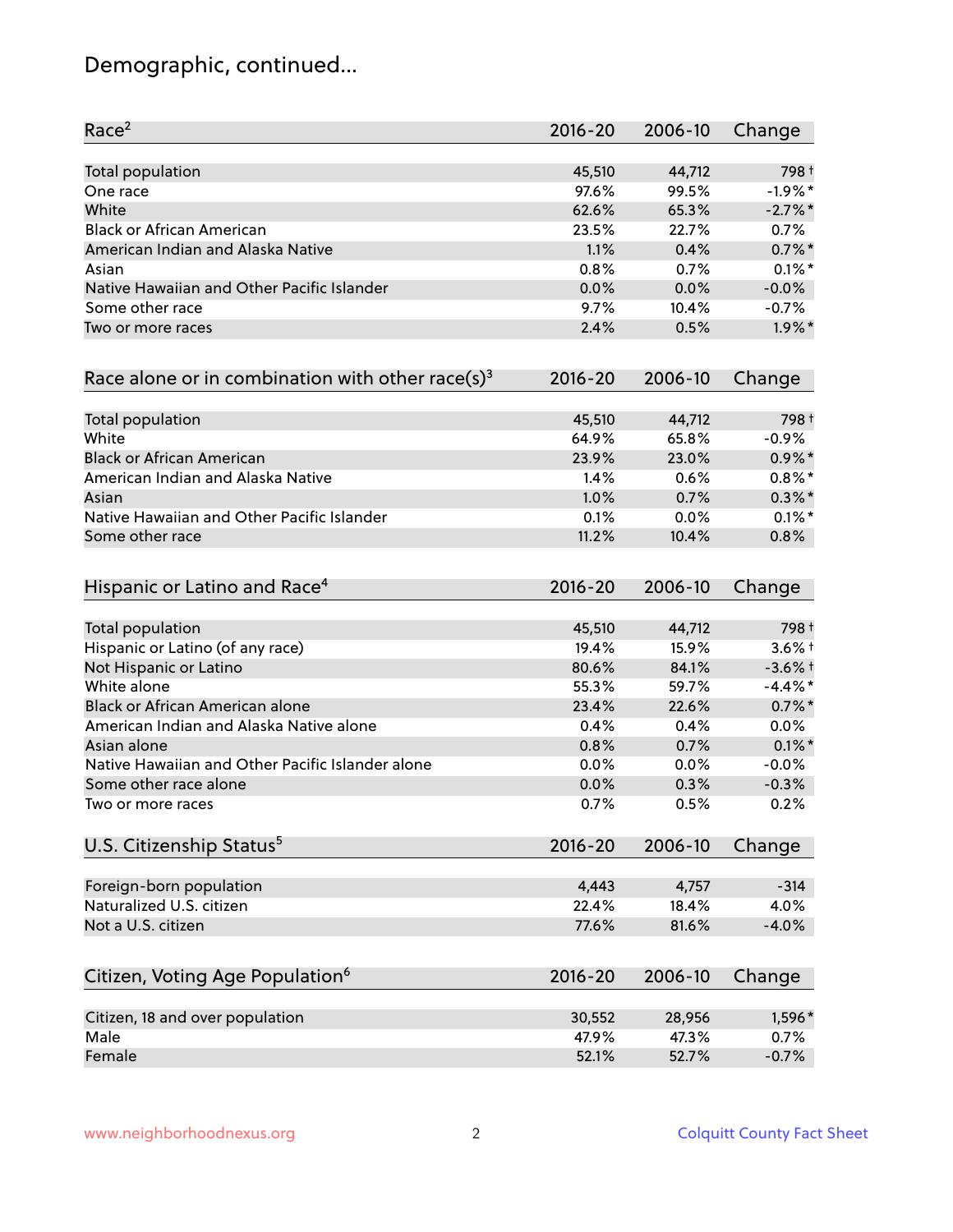#### Economic

| Income <sup>7</sup>                                 | $2016 - 20$ | 2006-10 | Change    |
|-----------------------------------------------------|-------------|---------|-----------|
|                                                     |             |         |           |
| All households                                      | 15,865      | 15,695  | 170       |
| Less than \$10,000                                  | 11.2%       | 11.9%   | $-0.8%$   |
| \$10,000 to \$14,999                                | 8.4%        | 7.1%    | 1.3%      |
| \$15,000 to \$24,999                                | 15.1%       | 19.4%   | $-4.2%$ * |
| \$25,000 to \$34,999                                | 12.1%       | 14.0%   | $-1.9%$   |
| \$35,000 to \$49,999                                | 14.0%       | 14.5%   | $-0.4%$   |
| \$50,000 to \$74,999                                | 13.7%       | 15.7%   | $-2.0%$   |
| \$75,000 to \$99,999                                | 10.0%       | 8.4%    | 1.6%      |
| \$100,000 to \$149,999                              | 11.6%       | 6.4%    | $5.2\%$ * |
| \$150,000 to \$199,999                              | 1.9%        | 1.4%    | 0.5%      |
| \$200,000 or more                                   | 2.0%        | 1.3%    | 0.7%      |
| Median household income (dollars)                   | 36,799      | 32,902  | 3,897*    |
| Mean household income (dollars)                     | 54,362      | 46,600  | $7,762*$  |
| With earnings                                       | 69.9%       | 77.8%   | $-7.9%$ * |
| Mean earnings (dollars)                             | 59,062      | 47,825  | 11,236*   |
| <b>With Social Security</b>                         | 34.3%       | 29.7%   | 4.6%*     |
| Mean Social Security income (dollars)               | 17,031      | 13,766  | $3,265*$  |
| With retirement income                              | 16.5%       | 12.5%   | 4.1%*     |
| Mean retirement income (dollars)                    | 24,157      | 17,000  | $7,157*$  |
| With Supplemental Security Income                   | 8.9%        | 6.2%    | $2.7\%$ * |
| Mean Supplemental Security Income (dollars)         | 9,770       | 6,967   | 2,803*    |
| With cash public assistance income                  | 2.7%        | $1.8\%$ | 1.0%      |
| Mean cash public assistance income (dollars)        | 2,420       | 1,975   | 445       |
| With Food Stamp/SNAP benefits in the past 12 months | 21.0%       | 17.3%   | $3.7\%$ * |
|                                                     |             |         |           |
| Families                                            | 10,212      | 11,562  | $-1,350*$ |
| Less than \$10,000                                  | 7.4%        | 7.0%    | 0.4%      |
| \$10,000 to \$14,999                                | 4.6%        | 4.9%    | $-0.3%$   |
| \$15,000 to \$24,999                                | 11.8%       | 19.0%   | $-7.2%$   |
| \$25,000 to \$34,999                                | 12.6%       | 14.2%   | $-1.5%$   |
| \$35,000 to \$49,999                                | 14.6%       | 15.4%   | $-0.8%$   |
| \$50,000 to \$74,999                                | 16.9%       | 18.0%   | $-1.2%$   |
| \$75,000 to \$99,999                                | 11.6%       | 10.0%   | 1.6%      |
| \$100,000 to \$149,999                              | $15.3\%$    | $8.0\%$ | $7.3\%$ * |
| \$150,000 to \$199,999                              | 2.4%        | 1.9%    | 0.5%      |
| \$200,000 or more                                   | 2.8%        | 1.6%    | $1.2\%$ * |
| Median family income (dollars)                      | 48,116      | 39,086  | $9,030*$  |
| Mean family income (dollars)                        | 64,638      | 52,920  | $11,718*$ |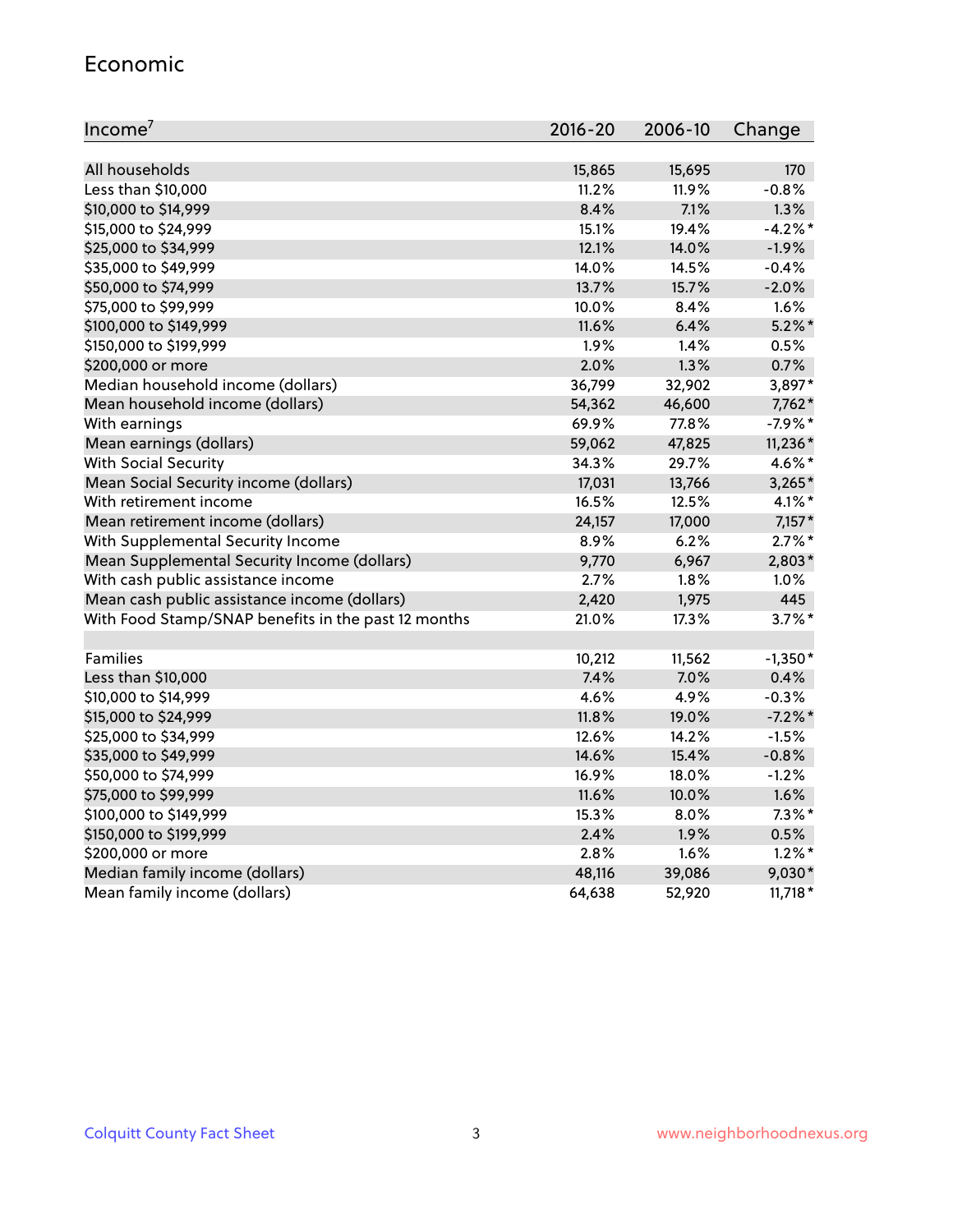### Economic, continued...

| Income, continued <sup>8</sup>                                        | $2016 - 20$ | 2006-10 | Change   |
|-----------------------------------------------------------------------|-------------|---------|----------|
|                                                                       |             |         |          |
| Nonfamily households                                                  | 5,653       | 4,133   | 1,520*   |
| Median nonfamily income (dollars)                                     | 20,146      | 18,567  | 1,579    |
| Mean nonfamily income (dollars)                                       | 32,600      | 25,220  | 7,379*   |
| Median earnings for workers (dollars)                                 | 25,873      | 21,501  | $4,372*$ |
| Median earnings for male full-time, year-round workers                | 34,811      | 28,912  | 5,899*   |
| (dollars)                                                             |             |         |          |
| Median earnings for female full-time, year-round workers<br>(dollars) | 29,490      | 24,199  | $5,291*$ |
| Per capita income (dollars)                                           | 20,530      | 17,362  | $3,168*$ |
|                                                                       |             |         |          |
| Families and People Below Poverty Level <sup>9</sup>                  | 2016-20     | 2006-10 | Change   |
| <b>All families</b>                                                   |             |         |          |
|                                                                       | 19.9%       | 18.8%   | 1.2%     |
| With related children under 18 years                                  | 30.8%       | 28.3%   | 2.5%     |
| With related children under 5 years only                              | 29.4%       | 37.4%   | $-8.0%$  |
| Married couple families                                               | 8.3%        | 10.0%   | $-1.6%$  |
| With related children under 18 years                                  | 10.2%       | 16.0%   | $-5.8%$  |
| With related children under 5 years only                              | 11.9%       | 9.9%    | 2.0%     |
| Families with female householder, no husband present                  | 43.0%       | 41.3%   | 1.7%     |
| With related children under 18 years                                  | 56.0%       | 48.5%   | 7.5%     |
| With related children under 5 years only                              | 93.3%       | 78.5%   | 14.7%    |
| All people                                                            | 24.2%       | 23.4%   | 0.9%     |
| Under 18 years                                                        | 35.9%       | 32.7%   | 3.3%     |
| Related children under 18 years                                       | 35.7%       | 31.9%   | 3.7%     |
| Related children under 5 years                                        | 37.9%       | 38.8%   | $-0.9%$  |
| Related children 5 to 17 years                                        | 34.9%       | 29.0%   | 6.0%     |
| 18 years and over                                                     | 20.2%       | 19.9%   | 0.3%     |
| 18 to 64 years                                                        | 21.2%       | 20.5%   | 0.7%     |
| 65 years and over                                                     | 16.3%       | 16.8%   | $-0.5%$  |
| People in families                                                    | 21.8%       | 20.7%   | 1.1%     |
| Unrelated individuals 15 years and over                               | 33.7%       | 39.3%   | $-5.6%$  |
|                                                                       |             |         |          |
| Non-Hispanic white people                                             | 14.3%       | 11.5%   | 2.8%     |
| Black or African-American people                                      | 35.6%       | 41.4%   | $-5.8%$  |
| Asian people                                                          | 11.8%       | 11.0%   | 0.9%     |
| Hispanic or Latino people                                             | 40.4%       | 42.5%   | $-2.1%$  |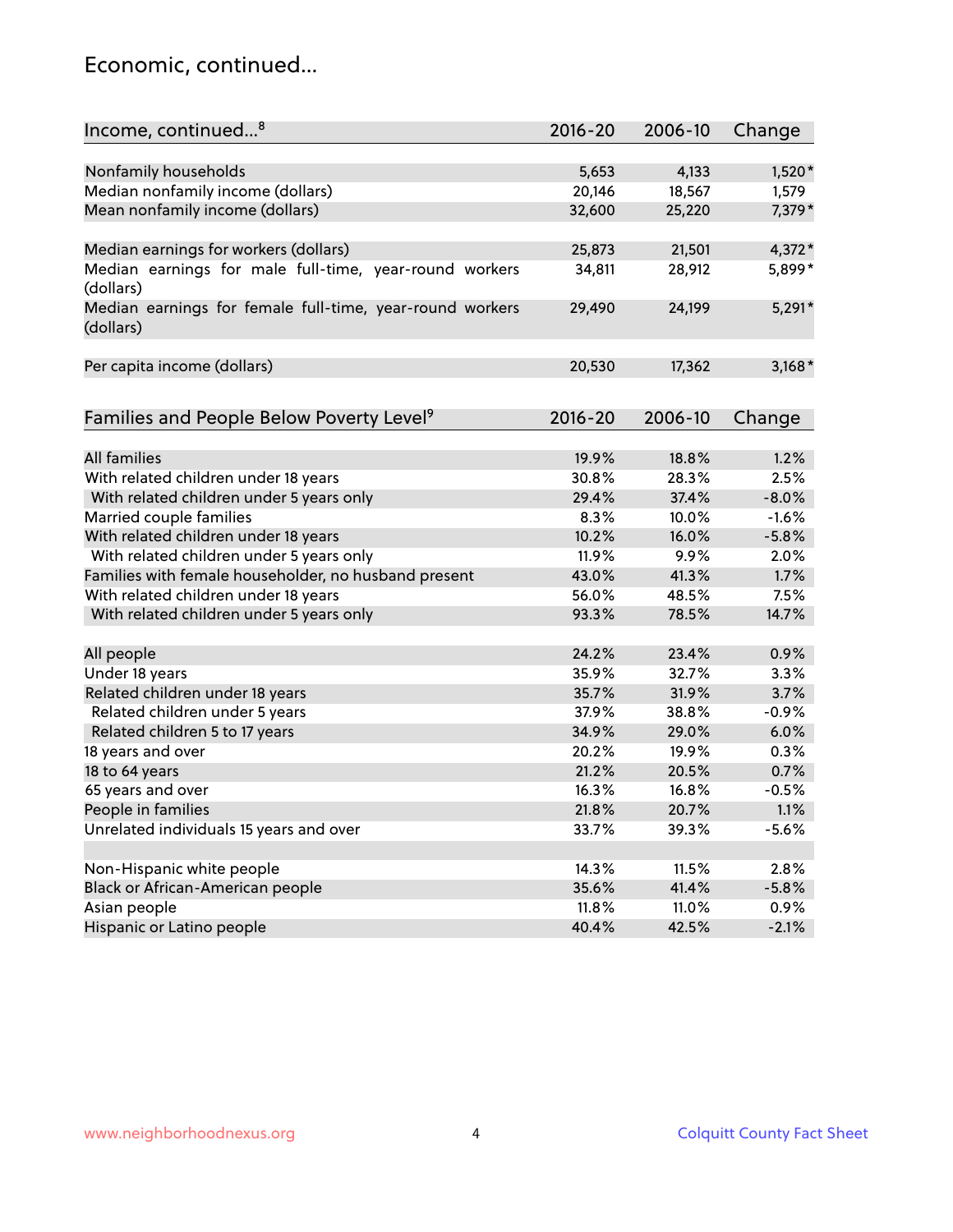# Employment

| Employment Status <sup>10</sup>                                                               | 2010        | 2020    | Change     |
|-----------------------------------------------------------------------------------------------|-------------|---------|------------|
| In Labor Force                                                                                | 21,917      | 21,316  | 21,316     |
| <b>Unemployment Rate</b>                                                                      | 4.5%        | 9.7%    | $-5.2%$    |
| Industry <sup>11</sup>                                                                        | $2016 - 20$ | 2006-10 | Change     |
|                                                                                               |             |         |            |
| Civilian employed population 16 years and over                                                | 18,851      | 19,296  | $-445$     |
| Agriculture, forestry, fishing and hunting, and mining                                        | 13.3%       | 8.2%    | $5.1\%$ *  |
| Construction                                                                                  | 7.0%        | 9.2%    | $-2.2\%$ * |
| Manufacturing                                                                                 | 11.5%       | 17.8%   | $-6.3\%$ * |
| Wholesale trade                                                                               | 2.1%        | 5.4%    | $-3.3\%$ * |
| Retail trade                                                                                  | 12.7%       | 12.2%   | 0.5%       |
| Transportation and warehousing, and utilities                                                 | 4.7%        | 4.3%    | 0.4%       |
| Information                                                                                   | 0.3%        | 1.0%    | $-0.7%$ *  |
| Finance and insurance, and real estate and rental and leasing                                 | 3.4%        | 4.1%    | $-0.7%$    |
| Professional, scientific, and management, and administrative<br>and waste management services | 5.2%        | 3.8%    | $1.4\%$ *  |
| Educational services, and health care and social assistance                                   | 22.0%       | 18.2%   | $3.8\%$ *  |
| Arts, entertainment, and recreation, and accommodation and<br>food services                   | 8.9%        | 5.9%    | $3.0\%$ *  |
| Other services, except public administration                                                  | 4.8%        | 5.5%    | $-0.7%$    |
| Public administration                                                                         | 4.2%        | 4.5%    | $-0.3%$    |
| Occupation <sup>12</sup>                                                                      | $2016 - 20$ | 2006-10 | Change     |
|                                                                                               |             |         |            |
| Civilian employed population 16 years and over                                                | 18,851      | 19,296  | $-445$     |
| Management, business, science, and arts occupations                                           | 25.2%       | 22.0%   | $3.2\%$ *  |
| Service occupations                                                                           | 17.9%       | 14.2%   | $3.7\%$ *  |
| Sales and office occupations                                                                  | 20.6%       | 22.6%   | $-2.1%$    |
| Natural<br>construction,<br>and<br>resources,<br>maintenance<br>occupations                   | 19.0%       | 17.1%   | 1.9%       |
| Production, transportation, and material moving occupations                                   | 17.3%       | 24.1%   | $-6.8\%$ * |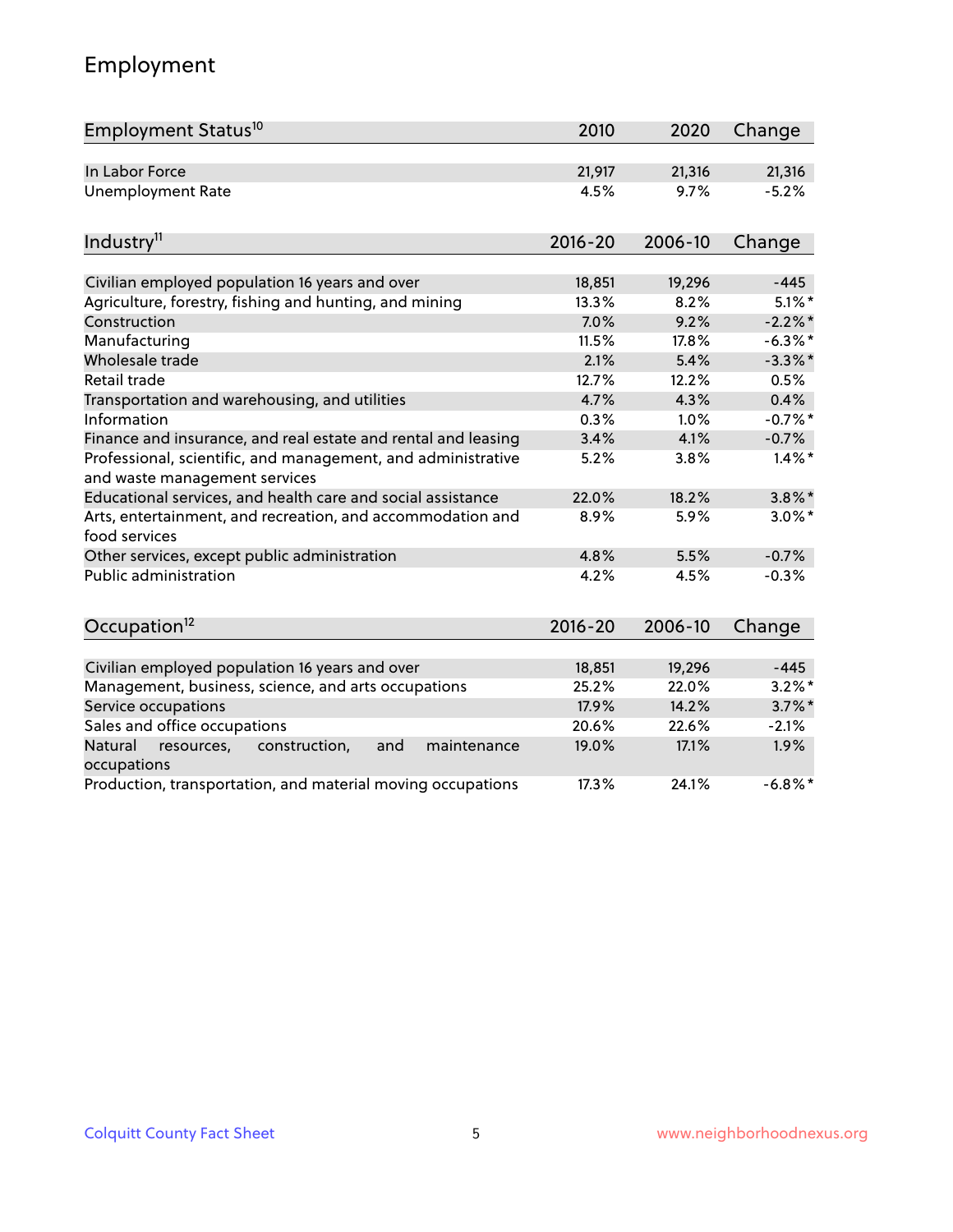# Employment, continued...

| Class of Worker <sup>13</sup>                          | $2016 - 20$ | 2006-10 | Change   |
|--------------------------------------------------------|-------------|---------|----------|
| Civilian employed population 16 years and over         | 18,851      | 19,296  | $-445$   |
| Private wage and salary workers                        | 79.4%       | 77.9%   | 1.4%     |
| Government workers                                     | 15.7%       | 15.6%   | 0.1%     |
| Self-employed in own not incorporated business workers | 4.8%        | 6.1%    | $-1.3%$  |
| Unpaid family workers                                  | 0.2%        | 0.4%    | $-0.2%$  |
|                                                        |             |         |          |
| Job Flows <sup>14</sup>                                | 2019        | 2010    | Change   |
| Total Jobs in county                                   | 13,539      | 15,154  | $-1,615$ |
| Held by residents of county                            | 58.3%       | 61.9%   | $-3.6%$  |
| Held by non-residents of county                        | 41.7%       | 38.1%   | 3.6%     |
|                                                        |             |         |          |
| Jobs by Industry Sector <sup>15</sup>                  | 2019        | 2010    | Change   |
| Total Jobs in county                                   | 13,539      | 15,154  | $-1,615$ |
| Goods Producing sectors                                | 22.7%       | 34.3%   | $-11.6%$ |
| Trade, Transportation, and Utilities sectors           | 22.6%       | 17.6%   | 5.1%     |
| All Other Services sectors                             | 54.7%       | 48.1%   | 6.5%     |
|                                                        |             |         |          |
| Total Jobs in county held by county residents          | 7,900       | 9,386   | $-1,486$ |
| <b>Goods Producing sectors</b>                         | 26.1%       | 36.2%   | $-10.1%$ |
| Trade, Transportation, and Utilities sectors           | 17.8%       | 12.5%   | 5.3%     |
| All Other Services sectors                             | 56.2%       | 51.4%   | 4.8%     |
| Jobs by Earnings <sup>16</sup>                         | 2019        | 2010    | Change   |
|                                                        |             |         |          |
| Total Jobs in county                                   | 13,539      | 15,154  | $-1,615$ |
| Jobs with earnings \$1250/month or less                | 26.3%       | 33.1%   | $-6.8%$  |
| Jobs with earnings \$1251/month to \$3333/month        | 43.9%       | 49.8%   | $-5.9%$  |
| Jobs with earnings greater than \$3333/month           | 29.8%       | 17.1%   | 12.8%    |
| Total Jobs in county held by county residents          | 7,900       | 9,386   | $-1,486$ |
| Jobs with earnings \$1250/month or less                | 27.3%       | 33.0%   | $-5.7%$  |
| Jobs with earnings \$1251/month to \$3333/month        | 45.5%       | 50.5%   | $-5.0\%$ |
| Jobs with earnings greater than \$3333/month           | 27.2%       | 16.5%   | 10.7%    |
|                                                        |             |         |          |
| Jobs by Age of Worker <sup>17</sup>                    | 2019        | 2010    | Change   |
|                                                        |             |         |          |
| Total Jobs in county                                   | 13,539      | 15,154  | $-1,615$ |
| Jobs with workers age 29 or younger                    | 22.1%       | 23.7%   | $-1.6%$  |
| Jobs with workers age 30 to 54                         | 54.1%       | 56.9%   | $-2.8%$  |
| Jobs with workers age 55 or older                      | 23.8%       | 19.5%   | 4.4%     |
| Total Jobs in county held by county residents          | 7,900       | 9,386   | $-1,486$ |
| Jobs with workers age 29 or younger                    | 21.2%       | 22.1%   | $-1.0%$  |
| Jobs with workers age 30 to 54                         | 53.9%       | 57.1%   | $-3.2%$  |
| Jobs with workers age 55 or older                      | 24.9%       | 20.8%   | 4.1%     |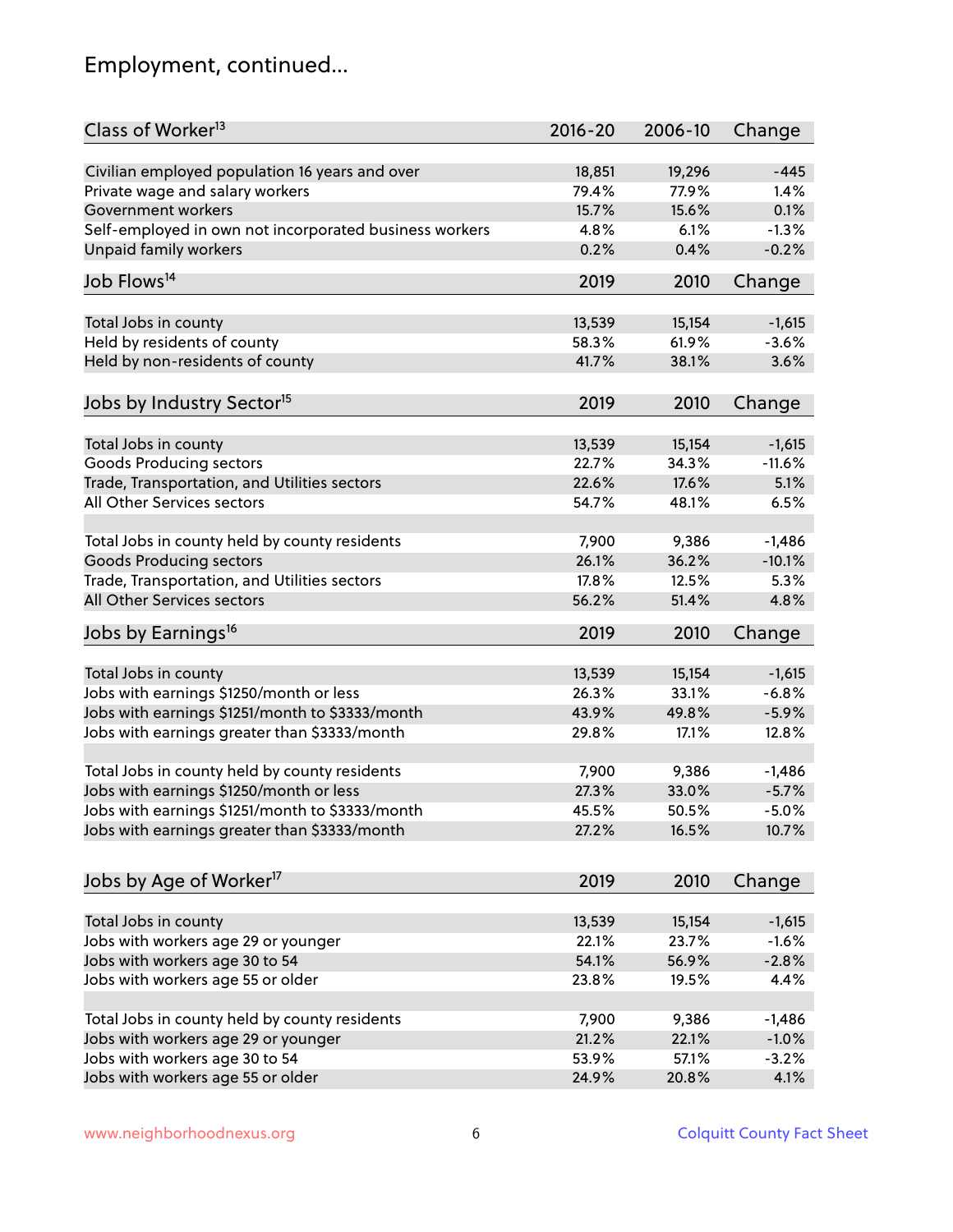#### Education

| Early Learning <sup>18</sup>                        |              |               | 2022            |
|-----------------------------------------------------|--------------|---------------|-----------------|
| Licensed Capacity of Early Learning Centers         |              |               | 1,050           |
| Licenced capacity per 1,000 children ages 0-4       |              |               | 356.7           |
| School Enrollment <sup>19</sup>                     | 2022         | 2010          | Change          |
|                                                     |              |               |                 |
| <b>Enrolled in Public School</b>                    | 8,997        | 9,043         | $-46$           |
| White<br><b>Black or African-American</b>           | 38.7%        | 48.0%         | $-9.3%$         |
|                                                     | 25.8%        | 27.0%<br>0.6% | $-1.2%$<br>0.5% |
| Asian                                               | 1.1%         |               |                 |
| <b>Native American</b><br>Pacific Islander          | 0.0%         | 0.0%          | 0.0%            |
| <b>Biracial or Multi-Racial</b>                     | 0.0%<br>2.8% | 0.0%<br>2.3%  | 0.0%<br>0.5%    |
|                                                     |              |               |                 |
| Hispanic or Latino                                  | 31.6%        | 21.7%         | 9.9%            |
| Georgia Milestones: 3rd Grade Reading <sup>20</sup> |              |               | 2019            |
| Number of Students Tested                           |              |               | 727             |
| Proficient or Distinguished                         |              |               | 28.7%           |
| Georgia Milestones: 8th Grade Math <sup>21</sup>    |              |               | 2019            |
| Number of Students Tested                           |              |               | 656             |
| Proficient or Distinguished                         |              |               | 40.7%           |
| Graduation Rates <sup>22</sup>                      | 2021         | 2012          | Change          |
|                                                     |              |               |                 |
| Cohort                                              | 576          | 602           | $-26$           |
| <b>High School Graduation Rate</b>                  | 84.2%        | 76.9%         | 7.3%            |
| Educational Attainment <sup>23</sup>                | $2016 - 20$  | 2006-10       | Change          |
|                                                     |              |               |                 |
| Population 25 years and over                        | 29,783       | 27,911        | 1,872*          |
| Less than 9th grade                                 | 9.9%         | 10.1%         | $-0.2%$         |
| 9th to 12th grade, no diploma                       | 15.5%        | 18.1%         | $-2.6\%$ *      |
| High school graduate (includes equivalency)         | 38.3%        | 38.3%         | $0.0\%$         |
| Some college, no degree                             | 16.3%        | 17.3%         | $-1.0\%$        |
| Associate's degree                                  | 6.4%         | 5.0%          | $1.3\%$ *       |
| Bachelor's degree                                   | 7.5%         | 6.9%          | $0.6\%$         |
| Graduate or professional degree                     | 6.2%         | 4.3%          | $1.9\%$ *       |
| Percent high school graduate or higher              | 74.6%        | 71.8%         | 2.8%            |
| Percent bachelor's degree or higher                 | 13.7%        | 11.2%         | $2.5\%$ *       |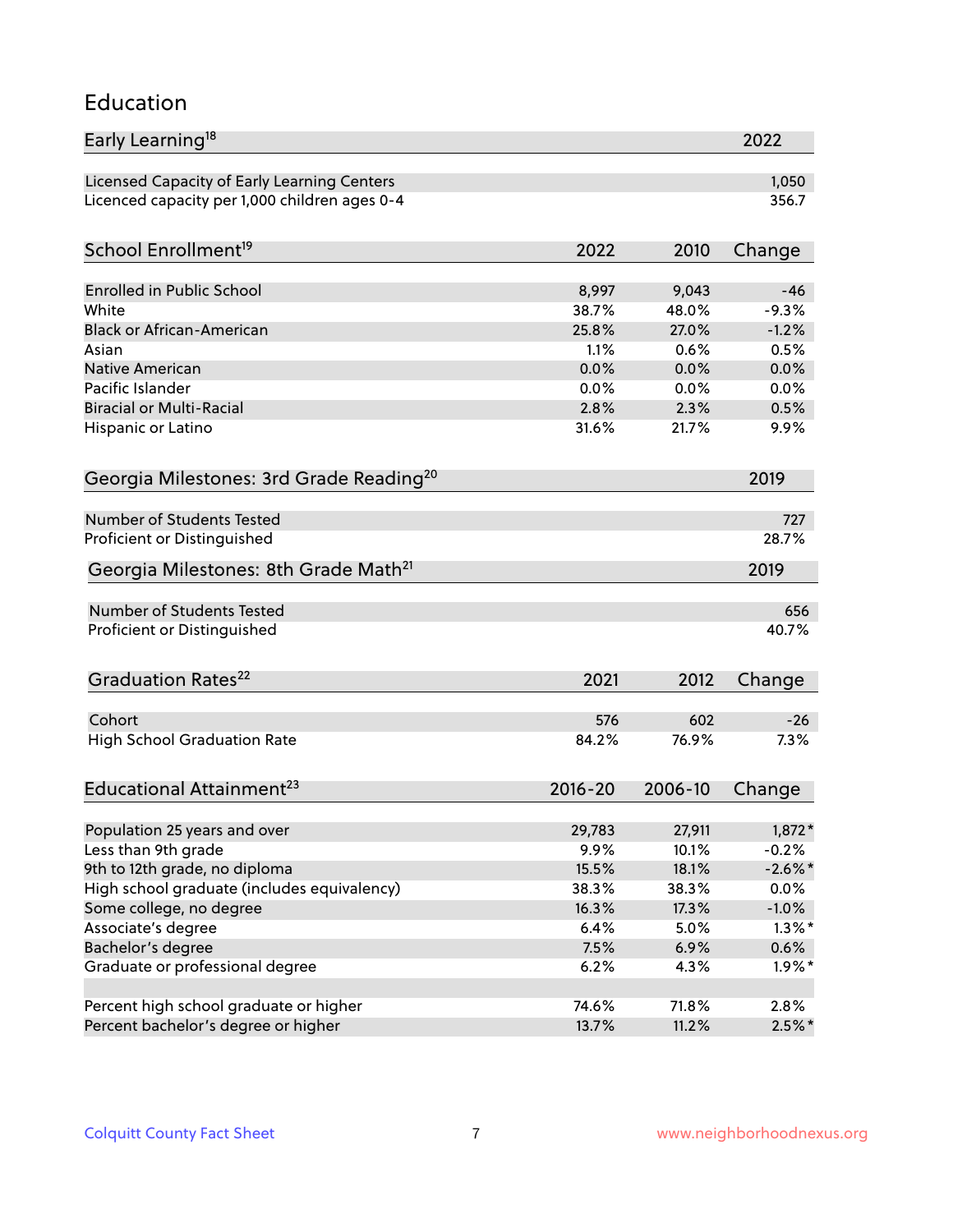### Housing

| Households by Type <sup>24</sup>                     | 2016-20     | 2006-10 | Change     |
|------------------------------------------------------|-------------|---------|------------|
|                                                      |             |         |            |
| <b>Total households</b>                              | 15,865      | 15,695  | 170        |
| Family households (families)                         | 64.4%       | 73.7%   | $-9.3%$ *  |
| With own children under 18 years                     | 27.9%       | 34.9%   | $-6.9\%$ * |
| Married-couple family                                | 41.9%       | 50.3%   | $-8.4\%$ * |
| With own children of the householder under 18 years  | 16.1%       | 21.6%   | $-5.5%$ *  |
| Male householder, no wife present, family            | 5.8%        | 6.1%    | $-0.2%$    |
| With own children of the householder under 18 years  | 3.3%        | 2.7%    | 0.6%       |
| Female householder, no husband present, family       | 16.7%       | 17.3%   | $-0.6%$    |
| With own children of the householder under 18 years  | 8.6%        | 10.6%   | $-2.1%$    |
| Nonfamily households                                 | 35.6%       | 26.3%   | $9.3\%$ *  |
| Householder living alone                             | 29.4%       | 23.3%   | $6.1\%$    |
| 65 years and over                                    | 12.7%       | 9.2%    | $3.5%$ *   |
|                                                      |             |         |            |
| Households with one or more people under 18 years    | 33.7%       | 40.8%   | $-7.2%$ *  |
| Households with one or more people 65 years and over | 31.9%       | 24.9%   | $7.1\%$ *  |
| Average household size                               | 2.82        | 2.81    | 0.01       |
| Average family size                                  | 3.50        | 3.25    | $0.25*$    |
|                                                      |             |         |            |
| Housing Occupancy <sup>25</sup>                      | $2016 - 20$ | 2006-10 | Change     |
| Total housing units                                  | 18,700      | 18,204  | 496*       |
| Occupied housing units                               | 84.8%       | 86.2%   | $-1.4%$    |
| Vacant housing units                                 | 15.2%       | 13.8%   | 1.4%       |
|                                                      |             |         |            |
| Homeowner vacancy rate                               | 3.0         | 1.4     | 1.6        |
| Rental vacancy rate                                  | 7.1         | 6.0     | 1.1        |
|                                                      |             |         |            |
| Units in Structure <sup>26</sup>                     | $2016 - 20$ | 2006-10 | Change     |
| Total housing units                                  | 18,700      | 18,204  | 496*       |
| 1-unit, detached                                     | 57.8%       | 56.2%   | 1.6%       |
|                                                      |             |         |            |
| 1-unit, attached                                     | 4.3%        | 2.5%    | $1.8\%$ *  |
| 2 units<br>3 or 4 units                              | 1.4%        | 2.8%    | $-1.3\%$ * |
|                                                      | 3.5%        | 2.9%    | 0.6%       |
| 5 to 9 units                                         | 1.8%        | 3.8%    | $-2.1\%$ * |
| 10 to 19 units                                       | 0.6%        | 1.5%    | $-1.0\%$ * |
| 20 or more units                                     | 1.2%        | 0.7%    | 0.5%       |
| Mobile home                                          | 29.5%       | 29.5%   | $-0.0%$    |
| Boat, RV, van, etc.                                  | 0.0%        | 0.1%    | $-0.1%$    |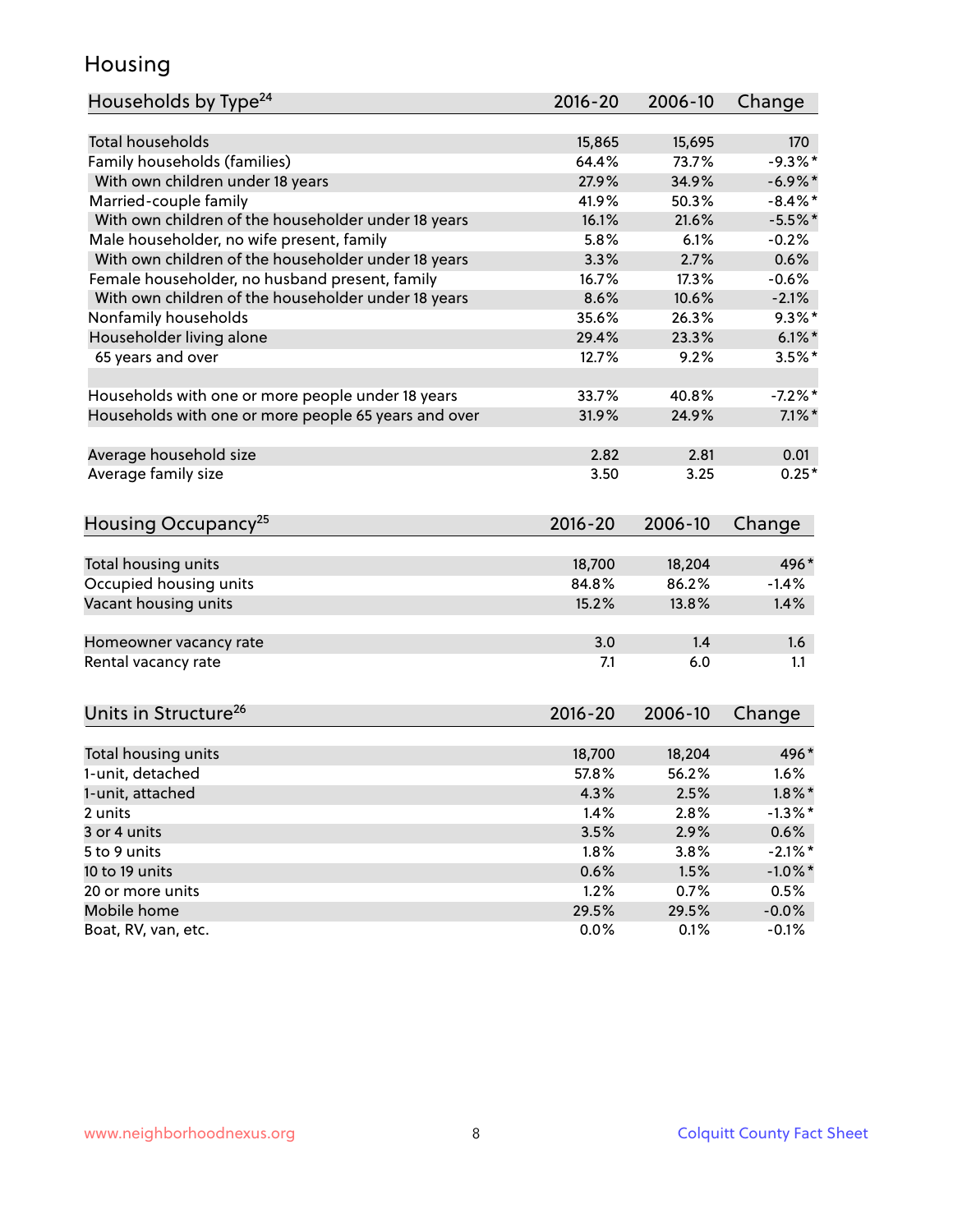# Housing, Continued...

| Year Structure Built <sup>27</sup>             | 2016-20         | 2006-10         | Change      |
|------------------------------------------------|-----------------|-----------------|-------------|
| Total housing units                            | 18,700          | 18,204          | 496*        |
| Built 2014 or later                            | 1.4%            | (X)             | (X)         |
| Built 2010 to 2013                             | 1.2%            | (X)             | (X)         |
| Built 2000 to 2009                             | 17.4%           | 11.5%           | $5.9\%$ *   |
| Built 1990 to 1999                             | 18.3%           | 18.6%           | $-0.3%$     |
| Built 1980 to 1989                             | 16.4%           | 17.4%           | $-1.0%$     |
| Built 1970 to 1979                             | 17.2%           | 17.5%           | $-0.4%$     |
| Built 1960 to 1969                             | 9.0%            | 10.7%           | $-1.7%$     |
| Built 1950 to 1959                             | 7.8%            | 11.6%           | $-3.8\%$ *  |
| Built 1940 to 1949                             | 4.4%            | 4.8%            | $-0.4%$     |
| Built 1939 or earlier                          | 6.9%            | 7.8%            | $-0.9%$     |
| Housing Tenure <sup>28</sup>                   | $2016 - 20$     | 2006-10         | Change      |
|                                                |                 |                 |             |
| Occupied housing units                         | 15,865<br>62.3% | 15,695<br>61.7% | 170<br>0.6% |
| Owner-occupied<br>Renter-occupied              | 37.7%           | 38.3%           | $-0.6%$     |
|                                                |                 |                 |             |
| Average household size of owner-occupied unit  | 2.80            | 2.80            | $-0.00$     |
| Average household size of renter-occupied unit | 2.85            | 2.83            | 0.03        |
| Residence 1 Year Ago <sup>29</sup>             | $2016 - 20$     | 2006-10         | Change      |
| Population 1 year and over                     | 44,813          | 43,996          | $817*$      |
| Same house                                     | 84.5%           | 79.7%           | 4.8%*       |
| Different house in the U.S.                    | 13.5%           | 19.7%           | $-6.2\%$ *  |
| Same county                                    | 8.1%            | 12.3%           | $-4.1%$ *   |
| Different county                               | 5.4%            | 7.5%            | $-2.1%$     |
| Same state                                     | 3.0%            | 4.9%            | $-1.9%$ *   |
| Different state                                | 2.3%            | 2.5%            | $-0.2%$     |
| Abroad                                         | 2.0%            | 0.6%            | $1.4\%$ *   |
| Value of Housing Unit <sup>30</sup>            | $2016 - 20$     | 2006-10         | Change      |
|                                                |                 |                 |             |
| Owner-occupied units                           | 9,884           | 9,691           | 193         |
| Less than \$50,000                             | 26.2%           | 31.0%           | $-4.8%$     |
| \$50,000 to \$99,999                           | 27.6%           | 28.3%           | $-0.7%$     |
| \$100,000 to \$149,999                         | 17.8%           | 14.6%           | $3.2\%$ *   |
| \$150,000 to \$199,999                         | 12.8%           | 11.1%           | 1.7%        |
| \$200,000 to \$299,999                         | 10.5%           | 9.0%            | 1.5%        |
| \$300,000 to \$499,999                         | 3.3%            | 3.9%            | $-0.6%$     |
| \$500,000 to \$999,999                         | 1.4%            | 1.1%            | 0.2%        |
| \$1,000,000 or more                            | 0.5%            | 1.0%            | $-0.5%$     |
| Median (dollars)                               | 92,600          | 84,300          | 8,300*      |
| Mortgage Status <sup>31</sup>                  | $2016 - 20$     | 2006-10         | Change      |
| Owner-occupied units                           | 9,884           | 9,691           | 193         |
| Housing units with a mortgage                  | 41.0%           | 54.7%           | $-13.7%$ *  |
| Housing units without a mortgage               | 59.0%           | 45.3%           | 13.7%*      |
|                                                |                 |                 |             |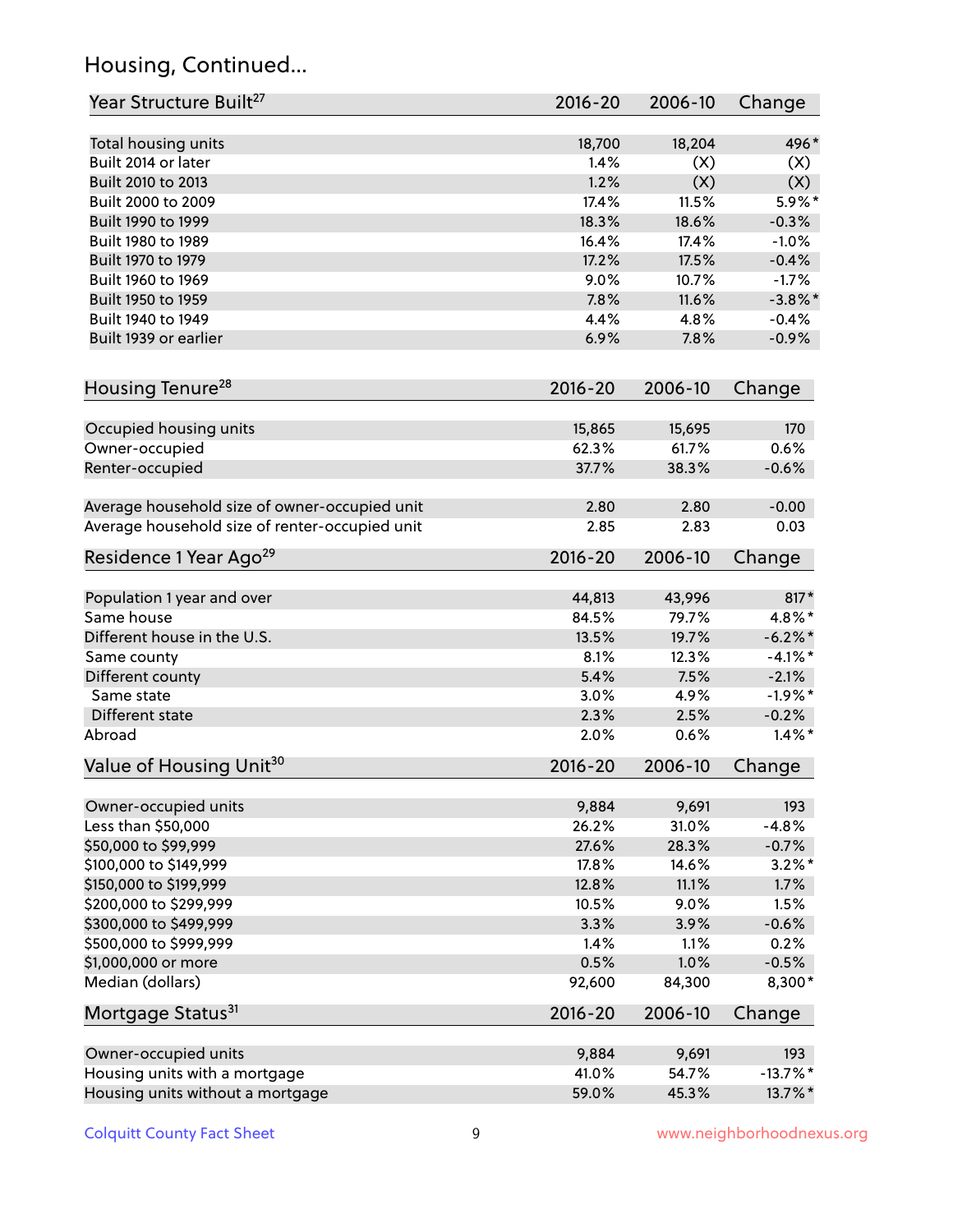# Housing, Continued...

| Selected Monthly Owner Costs <sup>32</sup>                                            | 2016-20     | 2006-10 | Change     |
|---------------------------------------------------------------------------------------|-------------|---------|------------|
| Housing units with a mortgage                                                         | 4,053       | 5,304   | $-1,251*$  |
| Less than \$300                                                                       | 0.7%        | 0.5%    | 0.2%       |
| \$300 to \$499                                                                        | 5.7%        | 10.3%   | $-4.6%$    |
| \$500 to \$999                                                                        | 38.7%       | 54.2%   | $-15.5%$ * |
| \$1,000 to \$1,499                                                                    | 36.5%       | 18.7%   | 17.8%*     |
| \$1,500 to \$1,999                                                                    | 13.4%       | 13.2%   | 0.2%       |
| \$2,000 to \$2,999                                                                    | 4.5%        | 2.8%    | 1.6%       |
| \$3,000 or more                                                                       | 0.5%        | 0.2%    | 0.3%       |
| Median (dollars)                                                                      | 1,070       | 856     | $214*$     |
| Housing units without a mortgage                                                      | 5,831       | 4,387   | $1,444*$   |
| Less than \$150                                                                       | 5.0%        | 9.9%    | $-4.9%$ *  |
| \$150 to \$249                                                                        | 26.2%       | 26.8%   | $-0.6%$    |
| \$250 to \$349                                                                        | 25.1%       | 26.4%   | $-1.3%$    |
| \$350 to \$499                                                                        | 24.3%       | 23.3%   | 1.0%       |
| \$500 to \$699                                                                        | 12.2%       | 9.8%    | 2.3%       |
| \$700 or more                                                                         | 7.3%        | 3.7%    | $3.5\%$ *  |
| Median (dollars)                                                                      | 328         | 296     | $32*$      |
| Selected Monthly Owner Costs as a Percentage of<br>Household Income <sup>33</sup>     |             |         | Change     |
| Housing units with a mortgage (excluding units where<br>SMOCAPI cannot be computed)   | 4,053       | 5,259   | $-1,206*$  |
| Less than 20.0 percent                                                                | 56.7%       | 48.7%   | $8.1\%$ *  |
| 20.0 to 24.9 percent                                                                  | 14.9%       | 13.4%   | 1.5%       |
| 25.0 to 29.9 percent                                                                  | 10.1%       | 9.0%    | 1.1%       |
| 30.0 to 34.9 percent                                                                  | 1.1%        | 9.0%    | $-7.9%$ *  |
| 35.0 percent or more                                                                  | 17.1%       | 19.9%   | $-2.8%$    |
| Not computed                                                                          | $\mathbf 0$ | 45      | -45        |
| Housing unit without a mortgage (excluding units where<br>SMOCAPI cannot be computed) | 5,729       | 4,281   | $1,448*$   |
| Less than 10.0 percent                                                                | 47.6%       | 45.2%   | 2.4%       |
| 10.0 to 14.9 percent                                                                  | 14.5%       | 20.3%   | $-5.9\%$ * |
| 15.0 to 19.9 percent                                                                  | 11.3%       | 10.9%   | 0.4%       |
| 20.0 to 24.9 percent                                                                  | 6.3%        | 4.9%    | 1.4%       |
| 25.0 to 29.9 percent                                                                  | 6.6%        | 3.6%    | $3.0\%$ *  |
| 30.0 to 34.9 percent                                                                  | 2.7%        | 3.1%    | $-0.4%$    |
| 35.0 percent or more                                                                  | 11.1%       | 12.0%   | $-0.9%$    |
| Not computed                                                                          | 102         | 106     | $-4$       |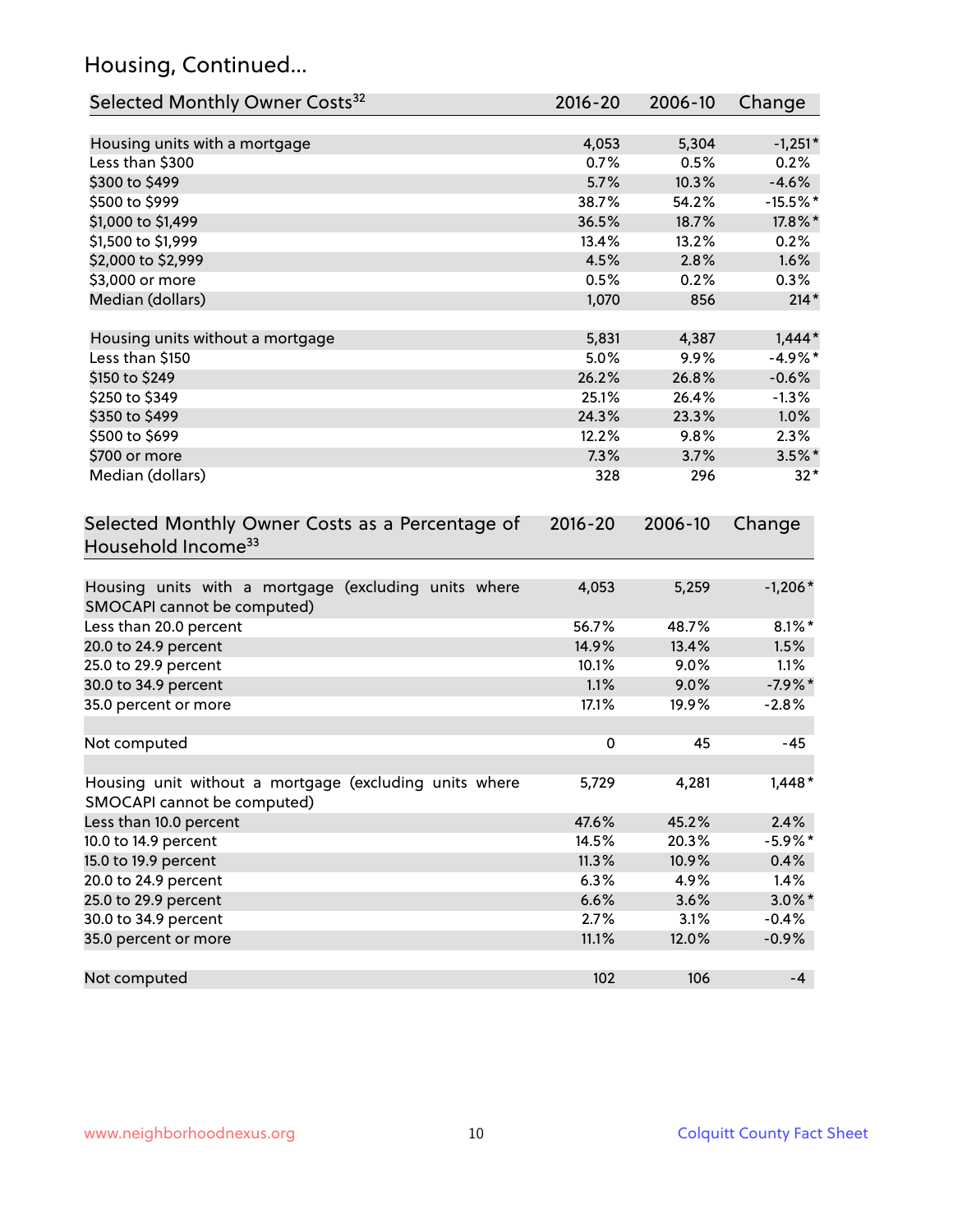# Housing, Continued...

| Gross Rent <sup>34</sup>                                     | 2016-20     | 2006-10 | Change      |
|--------------------------------------------------------------|-------------|---------|-------------|
|                                                              |             |         |             |
| Occupied units paying rent                                   | 5,001       | 5,350   | $-349$      |
| Less than \$200                                              | 0.5%        | 3.6%    | $-3.0%$     |
| \$200 to \$499                                               | 28.4%       | 37.5%   | $-9.1\%$ *  |
| \$500 to \$749                                               | 29.4%       | 43.3%   | $-13.9\%$ * |
| \$750 to \$999                                               | 28.8%       | 12.2%   | 16.6%*      |
| \$1,000 to \$1,499                                           | 12.0%       | 3.3%    | $8.7\%$ *   |
| \$1,500 to \$1,999                                           | 0.4%        | 0.0%    | 0.4%        |
| \$2,000 or more                                              | 0.5%        | 0.1%    | $0.3\%$ *   |
| Median (dollars)                                             | 664         | 539     | $125*$      |
| No rent paid                                                 | 980         | 654     | $326*$      |
| Gross Rent as a Percentage of Household Income <sup>35</sup> | $2016 - 20$ | 2006-10 | Change      |
| Occupied units paying rent (excluding units where GRAPI      | 4,777       | 5,233   | $-456$      |
| cannot be computed)                                          |             |         |             |
| Less than 15.0 percent                                       | 18.2%       | 19.2%   | $-1.0%$     |
| 15.0 to 19.9 percent                                         | 14.7%       | 9.0%    | $5.7\%$ *   |
| 20.0 to 24.9 percent                                         | 9.8%        | 10.9%   | $-1.1%$     |
| 25.0 to 29.9 percent                                         | 10.7%       | 10.8%   | $-0.1%$     |
| 30.0 to 34.9 percent                                         | 9.8%        | 7.7%    | 2.1%        |
| 35.0 percent or more                                         | 36.9%       | 42.5%   | $-5.6%$     |
| Not computed                                                 | 1,204       | 771     | $433*$      |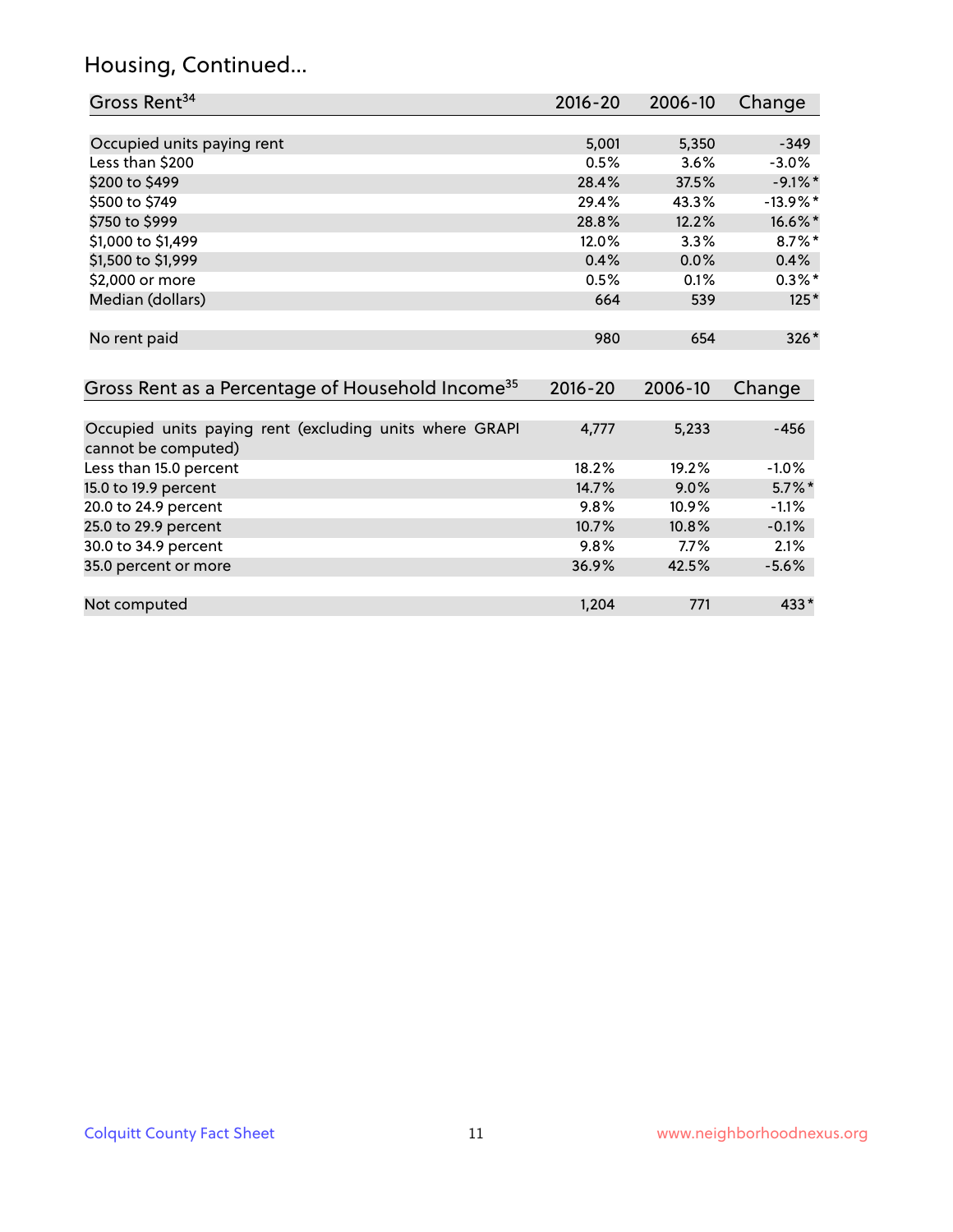# Community Involvement

| Voter Registration and Turnout <sup>36</sup> | 2020   |
|----------------------------------------------|--------|
|                                              |        |
| Active registered voters                     | 24.969 |
| Number voted in Presidential election        | 16.035 |
| Percent voted in Presidential election       | 64.2%  |

## Transportation

| Commuting to Work <sup>37</sup>           | 2016-20     | 2006-10 | Change    |
|-------------------------------------------|-------------|---------|-----------|
|                                           |             |         |           |
| Workers 16 years and over                 | 18,496      | 18,991  | $-495$    |
| Car, truck, or van - drove alone          | 80.3%       | 71.8%   | $8.5\%$ * |
| Car, truck, or van - carpooled            | 11.6%       | 20.8%   | $-9.2%$ * |
| Public transportation (excluding taxicab) | 2.0%        | 1.2%    | 0.8%      |
| Walked                                    | 1.3%        | $1.6\%$ | $-0.2%$   |
| Other means                               | 2.0%        | $1.4\%$ | 0.5%      |
| Worked at home                            | 2.8%        | 3.3%    | $-0.5%$   |
|                                           |             |         |           |
| Mean travel time to work (minutes)        | 22.7        | 22.0    | 0.7       |
|                                           |             |         |           |
| Vehicles Available <sup>38</sup>          | $2016 - 20$ | 2006-10 | Change    |
|                                           |             |         |           |
| Occupied housing units                    | 15,865      | 15,695  | 170       |
| No vehicles available                     | 7.1%        | 7.8%    | $-0.7%$   |
| 1 vehicle available                       | 35.5%       | 35.4%   | 0.1%      |
| 2 vehicles available                      | 35.6%       | 37.4%   | $-1.8%$   |
| 3 or more vehicles available              | 21.9%       | 19.4%   | 2.4%      |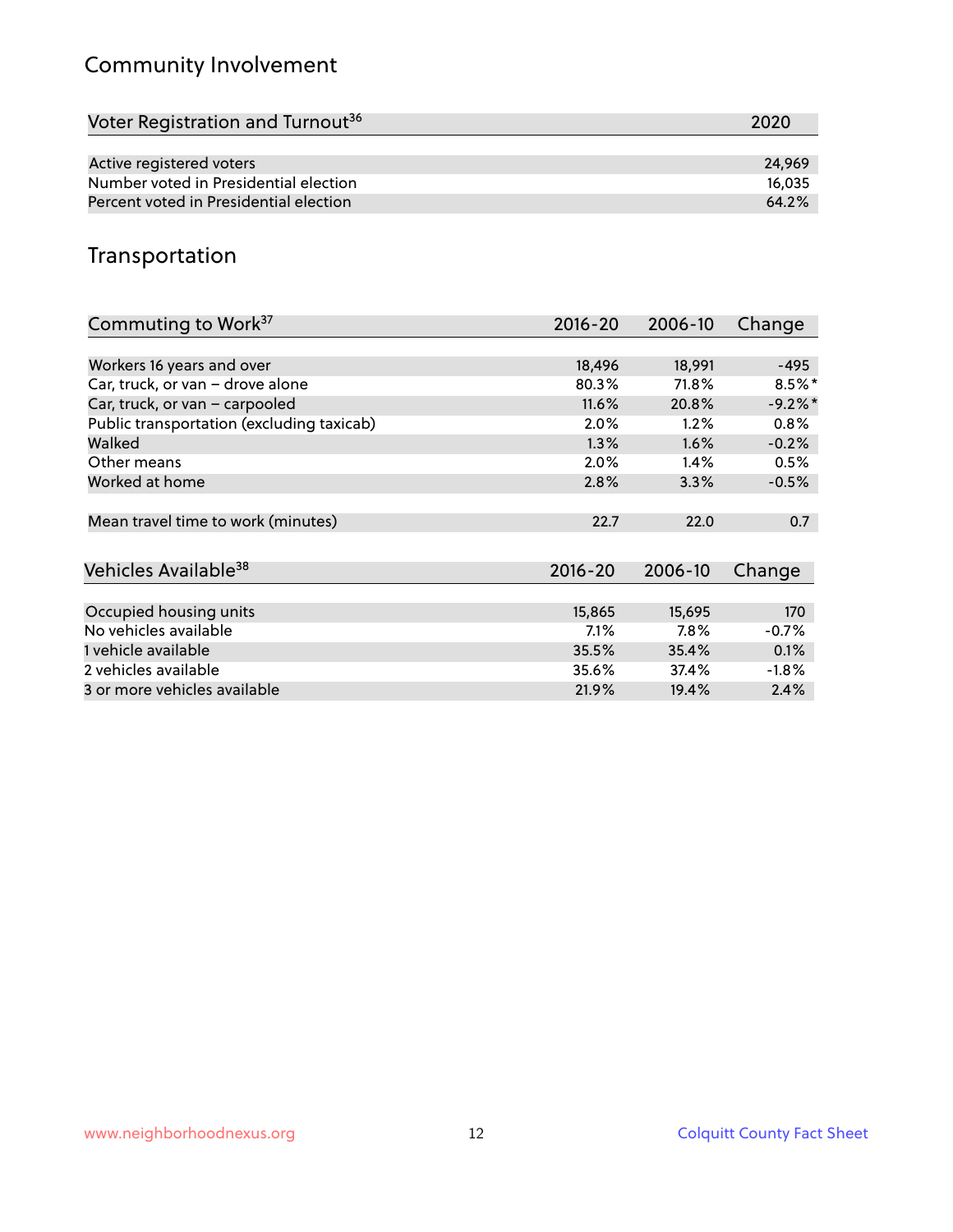#### Health

| Health Insurance coverage <sup>39</sup> | 2016-20 |
|-----------------------------------------|---------|
|-----------------------------------------|---------|

| Civilian Noninstitutionalized Population                | 45,065 |
|---------------------------------------------------------|--------|
| With health insurance coverage                          | 77.9%  |
| With private health insurance coverage                  | 46.4%  |
| With public health coverage                             | 41.1%  |
| No health insurance coverage                            | 22.1%  |
| Civilian Noninstitutionalized Population Under 19 years | 12,391 |
| No health insurance coverage                            | 12.7%  |
| Civilian Noninstitutionalized Population 19 to 64 years | 25,884 |
| In labor force:                                         | 18,779 |
| Employed:                                               | 17,317 |
| With health insurance coverage                          | 69.8%  |
| With private health insurance coverage                  | 23.9%  |
| With public coverage                                    | 7.1%   |
| No health insurance coverage                            | 30.2%  |
| Unemployed:                                             | 1,462  |
| With health insurance coverage                          | 51.8%  |
| With private health insurance coverage                  | 23.9%  |
| With public coverage                                    | 29.4%  |
| No health insurance coverage                            | 48.2%  |
| Not in labor force:                                     | 7,105  |
| With health insurance coverage                          | 67.5%  |
| With private health insurance coverage                  | 28.7%  |
| With public coverage                                    | 44.1%  |
| No health insurance coverage                            | 32.5%  |

# **Health Factors Most Recent** And The Control of the Control of The Control of The Control of The Control of The Control of The Control of The Control of The Control of The Control of The Control of The Control of The Contr

| Premature Death (YPLL before age 75 per 100,000 population, age-adjusted) <sup>40</sup> | 11,708.9 |
|-----------------------------------------------------------------------------------------|----------|
| Average number of Physically Unhealthy Days <sup>41</sup>                               | 5.5      |
| Average number of Mentally Unhealthy Days <sup>42</sup>                                 | 5.7      |
| Low Birthweight Births <sup>43</sup>                                                    | $10.8\%$ |
| Diabetes Prevalence <sup>44</sup>                                                       | 14.8%    |
| HIV Prevalence (per 100,000 population) <sup>45</sup>                                   | 500.0    |
| Rate, Deduplicated ER Visits for Asthma, Ages 0-17 <sup>46</sup>                        | 1,017.5  |